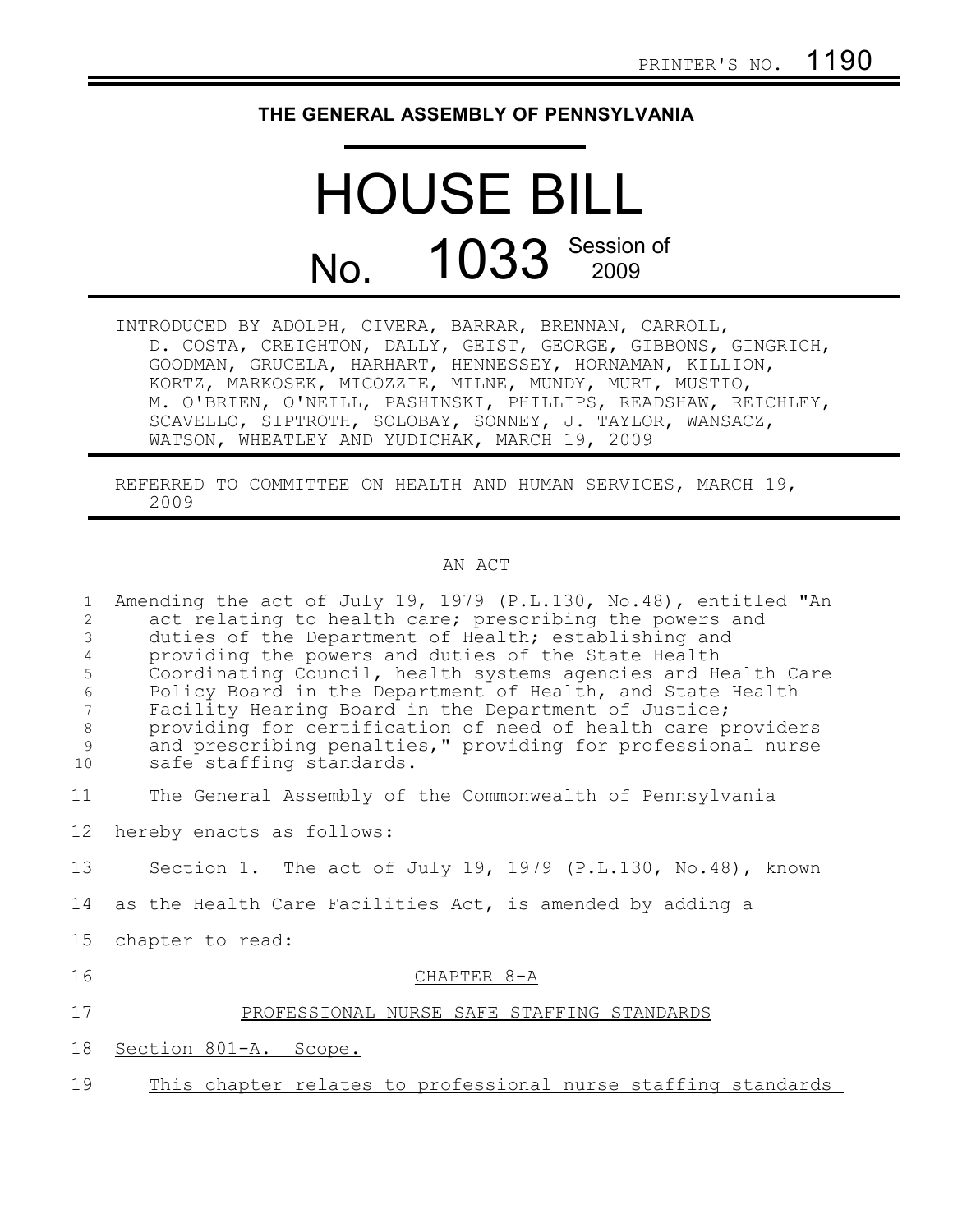| 1           | in a general or special hospital, or ambulatory surgical         |
|-------------|------------------------------------------------------------------|
| 2           | facility that will ensure patient safety and the delivery of     |
| 3           | quality health care to patients.                                 |
| 4           | Section 802-A. Definitions.                                      |
| 5           | For the purposes of this chapter, following words and phrases    |
| 6           | when used in this chapter shall have the meanings given to them  |
| 7           | in this section unless the context clearly indicates otherwise:  |
| 8           | "Acuity system." A measurement system that is based on           |
| $\mathsf 9$ | scientific data and compares the registered nurse staffing level |
| 10          | in each nursing department or unit against actual nursing care   |
| 11          | requirements of each patient, taking into consideration the      |
| 12          | health care workforce on duty and available to work appropriate  |
| 13          | to their level of training or education, in order to predict     |
| 14          | registered nursing direct-care requirements for individual       |
| 15          | patients based on the severity of patient illness. The system    |
| 16          | shall be both practical and effective in terms of hospital       |
| 17          | implementation.                                                  |
| 18          | "Direct-care registered nurse." A registered nurse who has       |
| 19          | accepted direct responsibility and accountability to carry out   |
| 20          | medical regimens, nursing or other bedside care for patients.    |
| 21          | "Direct patient care." Care provided by a nurse with direct      |
| 22          | responsibility to carry out medical regimens or nursing care for |
| 23          | one or more patients.                                            |
| 24          | "Health care facility." A general or special hospital, or        |
| 25          | ambulatory surgical facility.                                    |
| 26          | "Health care worker." An employee, independent contractor,       |
| 27          | licensee or other individual authorized to provide services in a |
| 28          | medical facility.                                                |
| 29          | "Patient safety officer." An individual designated by a          |
| 30          | medical facility under section 309 of the act of March 20, 2002  |
|             | 20090HB1033PN1190<br>$-2 -$                                      |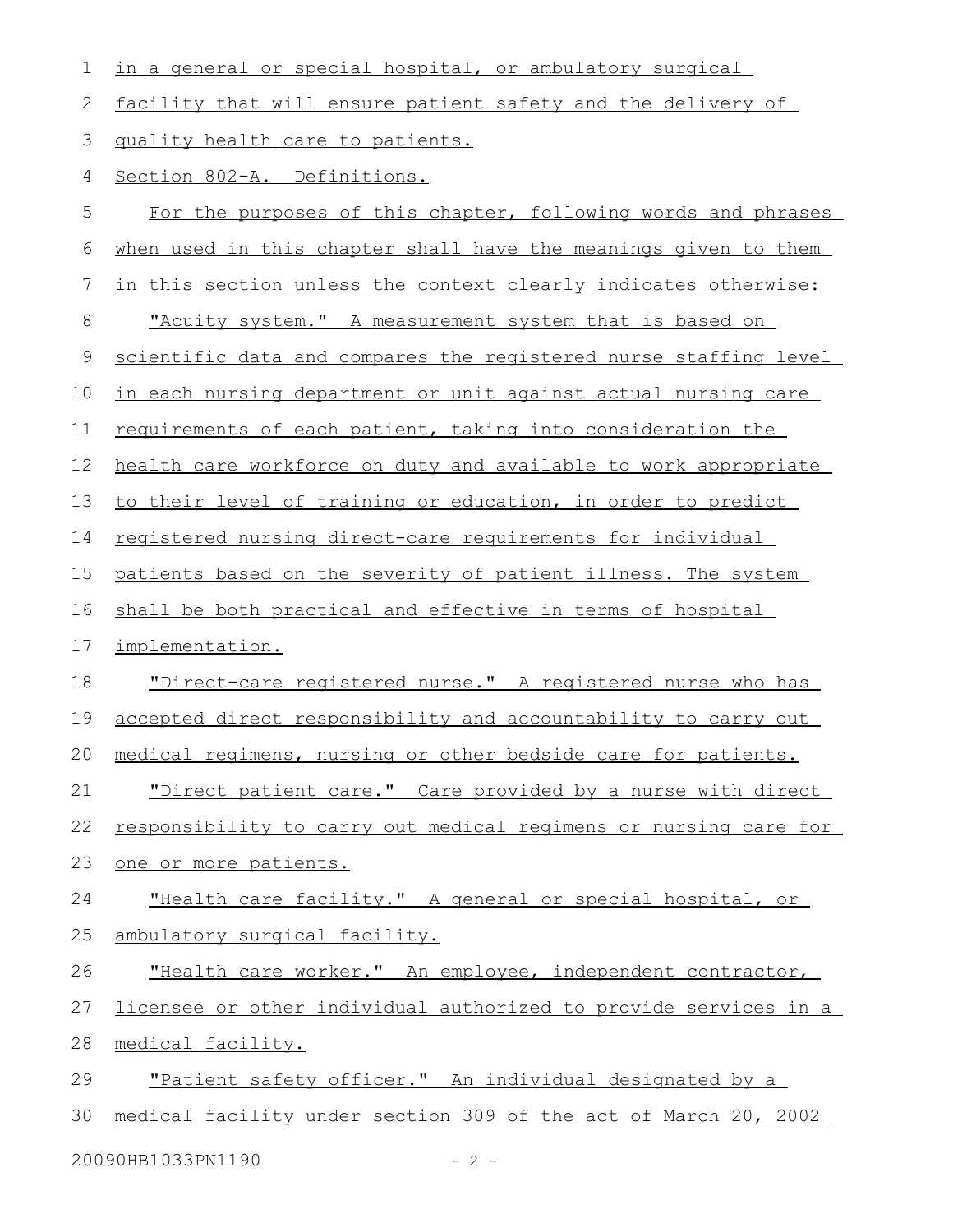| 1           | (P.L.154, No.13), known as the Medical Care Availability and     |
|-------------|------------------------------------------------------------------|
| 2           | Reduction of Error (Mcare) Act.                                  |
| 3           | <u>"Professional nurse." Any person who holds a license to </u>  |
| 4           | practice professional nursing under the act of December 20, 1985 |
| 5           | (P.L.409, No.109), known as the Professional Nursing Law.        |
| 6           | "Safe staffing plan" or "plan." The professional nurse safe      |
| 7           | staffing plan established under section 806-A.                   |
| $\,8\,$     | "Safe staffing committee" or "committee." The professional       |
| $\mathsf 9$ | nurse safe staffing committee established under section 804-A.   |
| 10          | Section 803-A. Development of professional nurse safe staffing   |
| 11          | standards.                                                       |
| 12          | A health care facility shall develop, validate and implement     |
| 13          | a professional nurse safe staffing plan for the purpose of       |
| 14          | ensuring the health and safety of patients. The plan shall be    |
| 15          | developed internally by a Professional Nurse Safe Staffing       |
| 16          | Committee established under section 804-A which shall include as |
| 17          | members professional nurses providing direct care to patients in |
| 18          | the facility.                                                    |
| 19          | Section 804-A. Professional Nurse Safe Staffing Committee.       |
| 20          | Establishment.--A health care facility shall establish a<br>(a)  |
| 21          | Professional Nurse Safe Staffing Committee no later than 60 days |
| 22          | following the effective date of this chapter. The committee      |
| 23          | shall meet at least three times per year.                        |
| 24          | (b) Membership.--Members of the committee shall include the      |
| 25          | chief nursing officer, a member of the medical staff and the     |
| 26          | patient safety officer if the facility has designated one. At    |
| 27          | least 50% of the individuals selected to serve on the committee  |
| 28          | shall consist of professional nurses who provide direct patient  |
| 29          | care in the facility. Selection of professional nurses to the    |
| 30          | committee shall be made in a manner to ensure adequate committee |
|             | 20090HB1033PN1190<br>$-3-$                                       |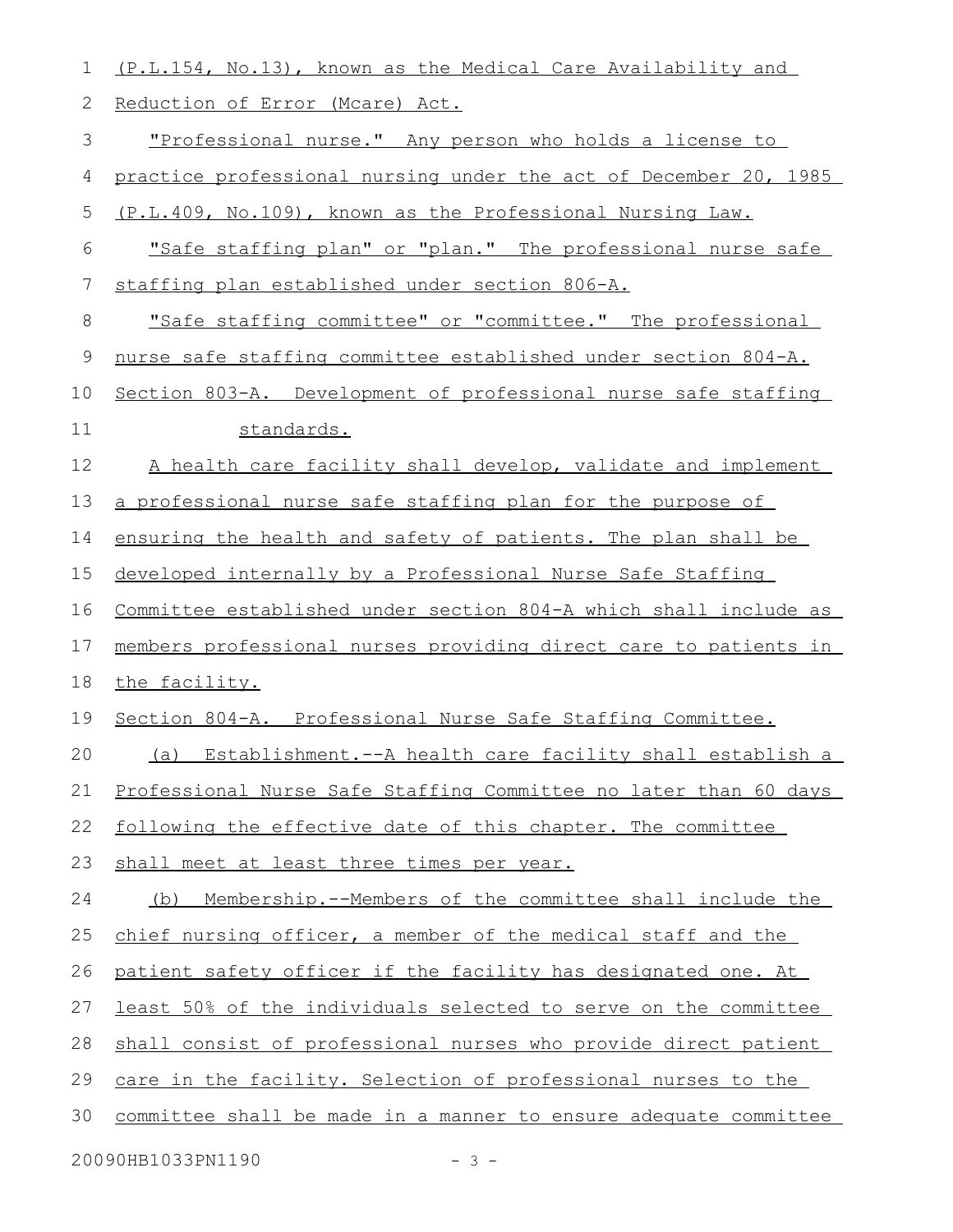| 1            | representation of all the types of nursing care provided in the |
|--------------|-----------------------------------------------------------------|
| $\mathbf{2}$ | facility.                                                       |
| 3            | (c) Existing committees.--Any committee or other similar        |
| 4            | group established by a health care facility to engage in issues |
| 5            | related to nurse staffing standards prior to the effective date |
| 6            | of this chapter shall be required to conform to the provisions  |
| 7            | of this chapter within 60 days of its effective date.           |
| 8            | Section 805-A. Duties and responsibilities of committee.        |
| $\mathsf 9$  | The committee shall have the following duties and               |
| 10           | responsibilities:                                               |
| 11           | (1) Develop and adopt a plan prescribed in section 806-A        |
| 12           | no later than 120 days following the enactment of this          |
| 13           | chapter.                                                        |
| 14           | Evaluate the plan on an ongoing basis by collecting<br>(2)      |
| 15           | nursing-sensitive indicators including:                         |
| 16           | (i) Patient falls.                                              |
| 17           | (ii) Pressure ulcers.                                           |
| 18           | (iii) Staff mix.                                                |
| 19           | Hours per patient day.<br>(iv)                                  |
| 20           | Nursing staff satisfaction.<br>(v)                              |
| 21           | (vi) Patient satisfaction with:                                 |
| 22           | Nursing care.<br>(A)                                            |
| 23           | (B)<br>Overall care.                                            |
| 24           | (C) Pain management.                                            |
| 25           | Patient education.<br>(D)                                       |
| 26           | Turnover and vacancy rates.<br>(vii)                            |
| 27           | (viii) Overtime use.                                            |
| 28           | (ix) Use of supplemental staffing.                              |
| 29           | Musculoskeletal injuries.<br>(x)                                |
| 30           | (xi) Flexibility of human resource policies and                 |

20090HB1033PN1190 - 4 -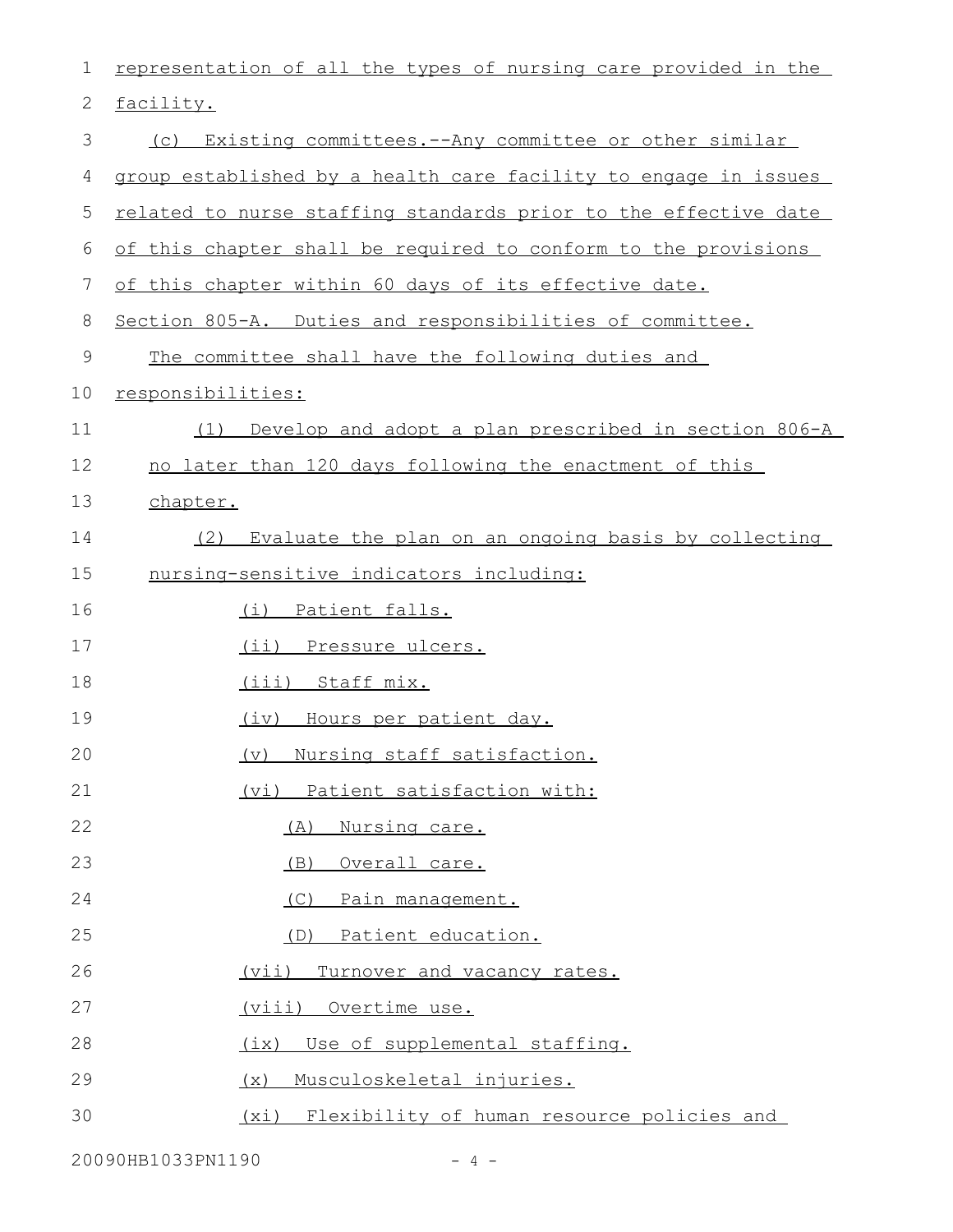| $\mathbf 1$   | benefit packages.                                                |
|---------------|------------------------------------------------------------------|
| $\mathbf{2}$  | Evidence of compliance with Federal, State and<br>(xii)          |
| 3             | local requlations.                                               |
| 4             | (xiii) Levels of nurse staff satisfaction.                       |
| 5             | Revise the plan as it affects each inpatient unit<br>(3)         |
| 6             | based on the most recent evaluation of the plan, if              |
| 7             | necessary.                                                       |
| 8             | Develop or adopt a patient acuity system containing,<br>(4)      |
| $\mathcal{G}$ | at a minimum, the standards set forth in section 807-A.          |
| 10            | Receive reports from the patient safety officer or<br>(5)        |
| 11            | other designated person under section 809-A.                     |
| 12            | Ensure the investigation of all reports of any<br>(6)            |
| 13            | noncompliance with the plan, and take such action as is          |
| 14            | immediately necessary to ensure compliance.                      |
| 15            | Annually report to the administrative officer and<br>(7)         |
| 16            | governing body of the health care facility regarding the         |
| 17            | effectiveness of the plan and any revisions made to the plan.    |
| 18            | Establish a mechanism for obtaining input from<br>(8)            |
| 19            | professional nurses in all inpatient care units who provide      |
| 20            | direct patient care for the purpose of developing, reviewing     |
| 21            | and revising the plan.                                           |
| 22            | Section 806-A. Professional nurse safe staffing plan.            |
| 23            | (a) Establishment.--A plan shall be established for each         |
| 24            | inpatient unit. The plan shall be, at a minimum, consistent with |
| 25            | current staffing standards established by health accreditation   |
| 26            | organizations or national professional nursing organizations.    |
| 27            | Guidelines.--The plan shall be based on nursing and<br>(b)       |
| 28            | patient factors that yield appropriate staffing levels to ensure |
| 29            | that the health care facility has a staff of competent           |
| 30            | professional nurses with specialized skills needed to meet       |
|               | 20090HB1033PN1190<br>$-5 -$                                      |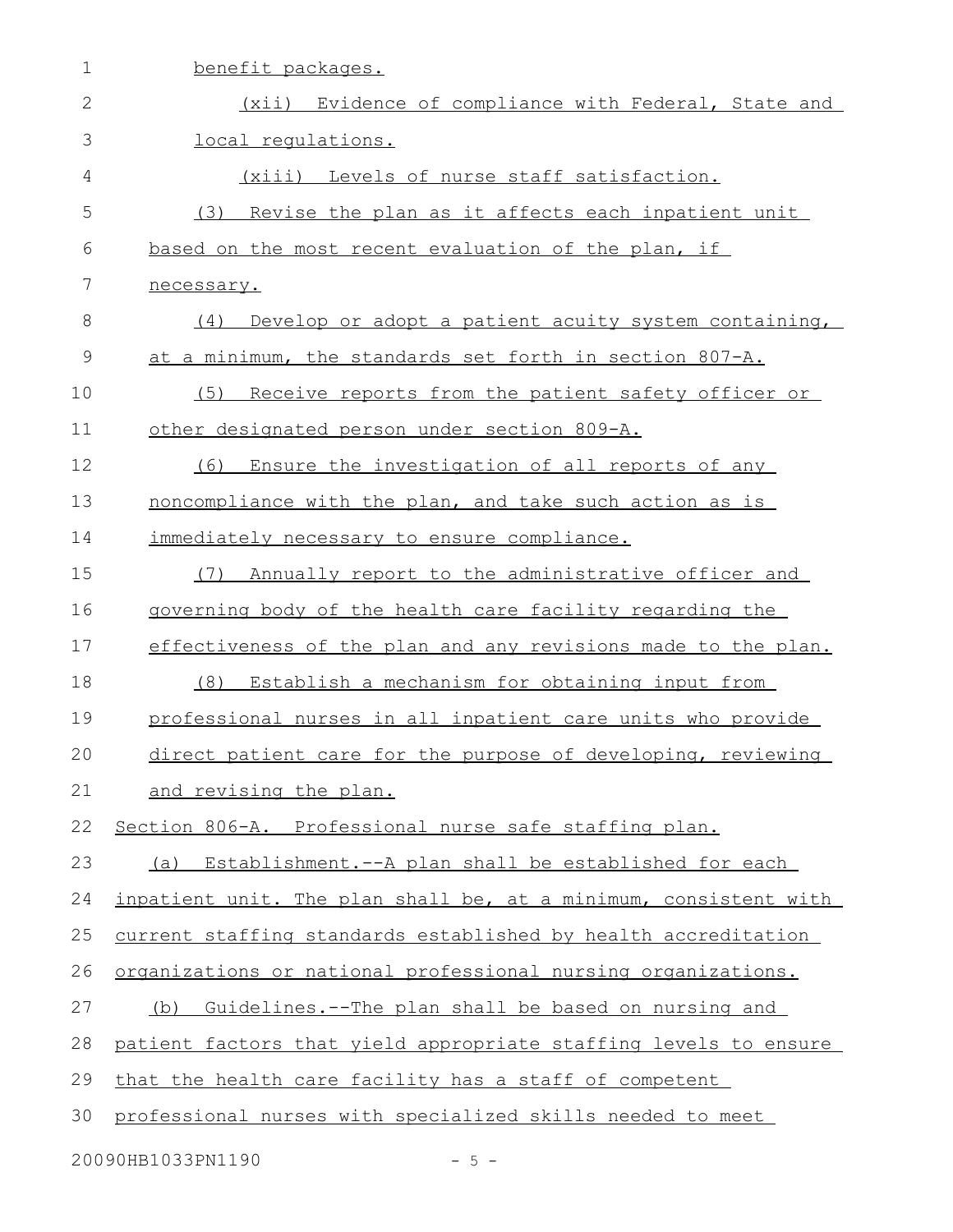| $\mathbf 1$    | patient needs. The factors to be considered shall include but    |
|----------------|------------------------------------------------------------------|
| 2              | not be limited to:                                               |
| 3              | The characteristics of the nursing staff including,<br>(1)       |
| 4              | at a minimum, staff consistency, skill mix, preparation and      |
| 5              | clinical experience and the competency of clinical and           |
| 6              | nonclinical support staff the nurse must collaborate with or     |
| $\overline{7}$ | supervise.                                                       |
| 8              | Patient acuity as determined by the health care<br>(2)           |
| $\mathcal{G}$  | facility's patient acuity system under section 807-A.            |
| 10             | (3) Patient volume.                                              |
| 11             | Unit activity, including the amount of time needed<br>(4)        |
| 12             | for patient education, ongoing physical assessments, new         |
| 13             | admissions, discharges and transfers.                            |
| 14             | (5)<br>The physical environment in which care is provided        |
| 15             | including the physical architecture of each unit, patient        |
| 16             | location and available technology of the health care             |
| 17             | facility.                                                        |
| 18             | (c) Reporting system.--The plan shall also contain               |
| 19             | information informing health care workers about the confidential |
| 20             | reporting system established by the department under section     |
| 21             | 809-A for the reporting of any occurrence of noncompliance with  |
| 22             | the staffing requirements of the plan.                           |
| 23             | Section 807-A. Patient acuity system.                            |
| 24             | Every health care facility shall be required to adopt and        |
| 25             | utilize a patient acuity system that shall include the following |
| 26             | standards:                                                       |
| 27             | The availability of specialized equipment and<br>(1)             |
| 28             | technology.                                                      |
| 29             | The number of patients requiring care.<br>(2)                    |
| 30             | The level of intensity of nursing interventions<br>(3)           |
|                |                                                                  |

20090HB1033PN1190 - 6 -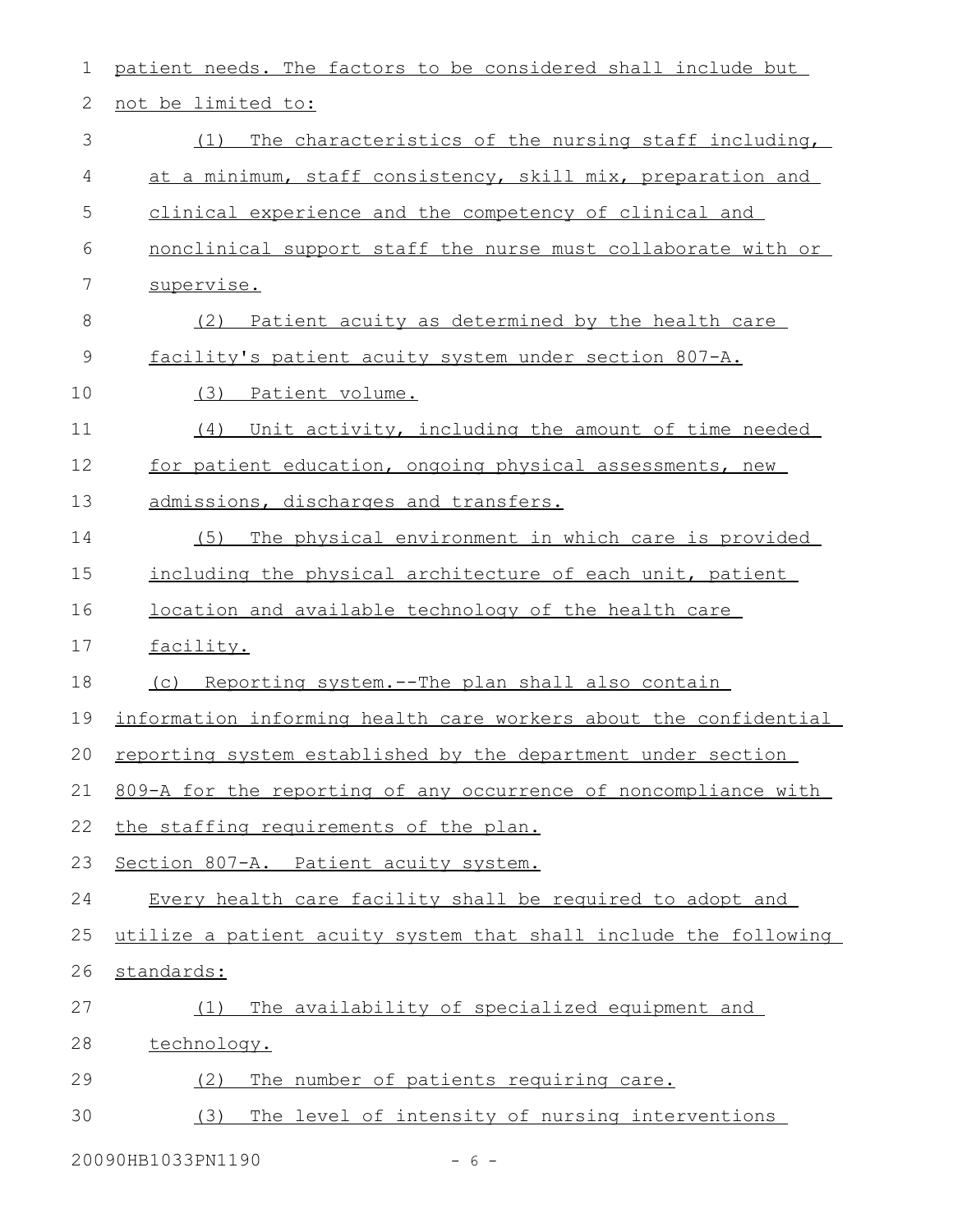| $\mathbf 1$ | required and the complexity of clinical nursing judgment     |
|-------------|--------------------------------------------------------------|
| 2           | needed to design, implement and evaluate the nursing care    |
| 3           | plan for each patient that is consistent with professional   |
| 4           | standards of care.                                           |
| 5           | (4)<br>The amount of nursing care needed, both in number of  |
| 6           | direct-care professional nurses and skill mix of nursing     |
| 7           | personnel required on a daily basis for each unit, the       |
| 8           | proximity of patients, the proximity and availability of     |
| 9           | other resources, facility design and personnel that have an  |
| 10          | effect upon the delivery of quality patient care.            |
| 11          | (5) Patient care services provided by professional           |
| 12          | nurses and licensed practical nurses and other health care   |
| 13          | personnel.                                                   |
| 14          | Section 808-A. Duties and responsibilities of health care    |
| 15          | facility.                                                    |
| 16          | For purposes of this chapter, a health care facility shall   |
| 17          | have the following duties and responsibilities:              |
| 18          | Within 30 days from the date on which the committee<br>(1)   |
| 19          |                                                              |
|             | adopts its initial plan following the effective date of this |
| 20          | chapter, and no later than November 1 of each year           |
| 21          | thereafter, validate the adopted plan and patient acuity     |
| 22          | system along with a written certification by its Chief       |
| 23          | Nursing Officer that the plan is sufficient to provide       |
| 24          | adequate and appropriate delivery of health care services to |
| 25          | patients for the ensuing year.                               |
| 26          | Provide copies of its plan in accordance with each<br>(2)    |
| 27          | of the following:                                            |
| 28          | Each professional nurse working within a<br>(i)              |
| 29          | facility shall receive a copy of the plan for each unit      |

20090HB1033PN1190 - 7 -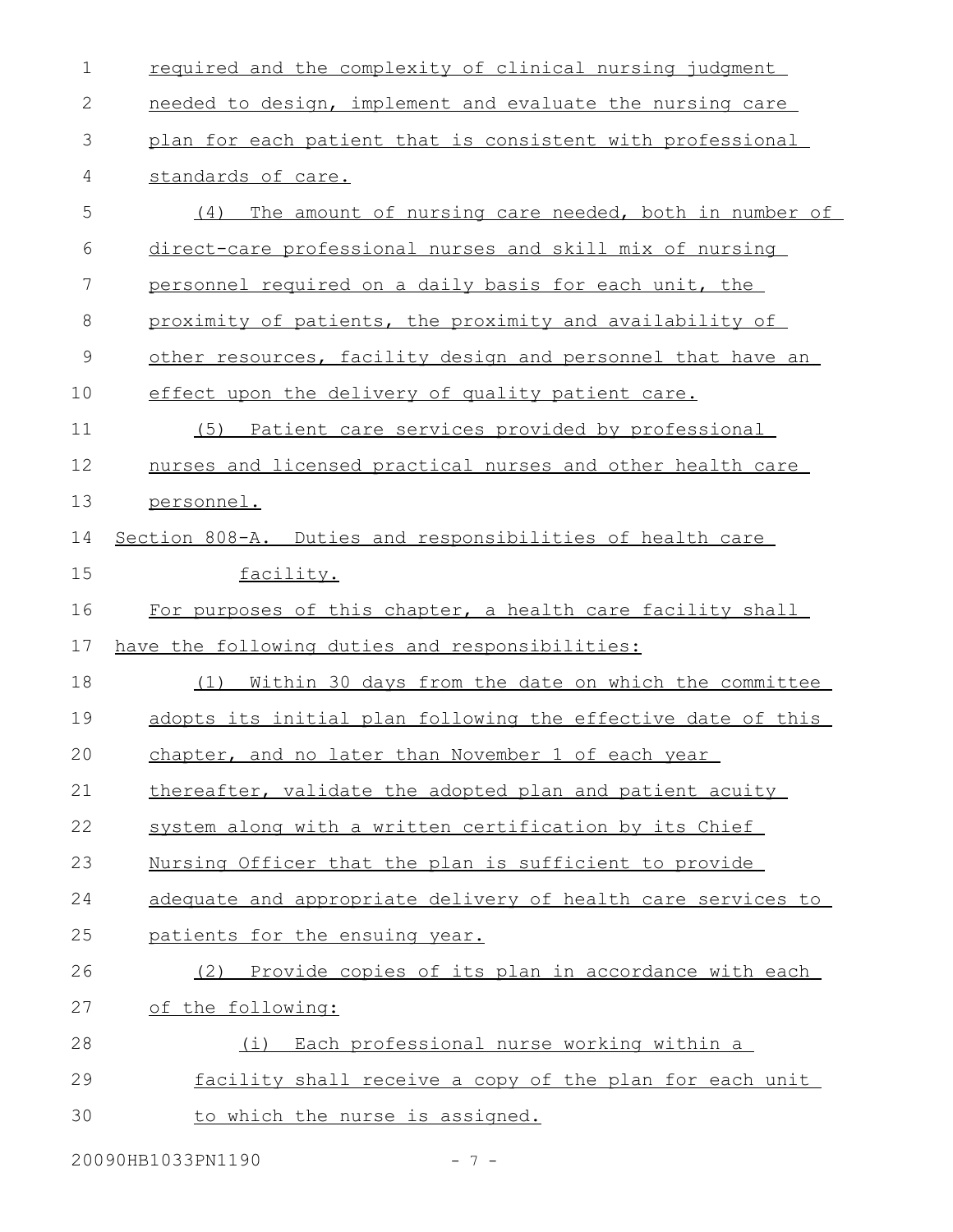| $\mathbf 1$ | Except as prescribed in subparagraph (i), a<br>$(i$ i)            |
|-------------|-------------------------------------------------------------------|
| $\mathbf 2$ | copy of the plan shall be provided to any person who              |
| 3           | requests it for a fee not to exceed the actual copying            |
| 4           | cost incurred by the facility.                                    |
| 5           | Post a notice in a conspicuous location within the<br>(3)         |
| 6           | facility informing the general public of the availability of      |
| 7           | the plan. The notice shall specify the appropriate person,        |
| 8           | <u>office or department to be contacted to review or obtain a</u> |
| $\mathsf 9$ | copy of the plan.                                                 |
| 10          | Prohibit any retaliatory action against a health<br>(4)           |
| 11          | care worker for reporting a violation of this chapter in          |
| 12          | accordance with the act of December 12, 1986 (P.L.1559,           |
| 13          | No.169), known as the Whistleblower Law.                          |
| 14          | Section 809-A. Reporting and whistleblower protection.            |
| 15          | (a) General rule.--A person who reasonably believes that the      |
| 16          | health care facility is not in compliance with the professional   |
| 17          | nurse staffing levels in the facility's plan shall immediately,   |
| 18          | or as soon thereafter as reasonably practicable, report the       |
| 19          | violation to the patient safety officer, who shall submit a       |
| 20          | report of the alleged violation to the committee. If the          |
| 21          | facility does not employ a patient safety officer, an             |
| 22          | appropriate person shall be designated by the committee to        |
| 23          | handle the reports.                                               |
| 24          | (b) Procedure.--A person who has complied with subsection         |
| 25          | (a) may file an anonymous report regarding a violation of the     |
| 26          | plan with the department. Upon receipt of the report, the         |
| 27          | department shall give notice to the affected health care          |
| 28          | facility that a report has been filed, and require the facility   |
| 29          | to take whatever action is necessary to become compliant with     |
| 30          | the plan. The health care facility shall provide the department   |
|             | 20090HB1033PN1190<br>$-8-$                                        |